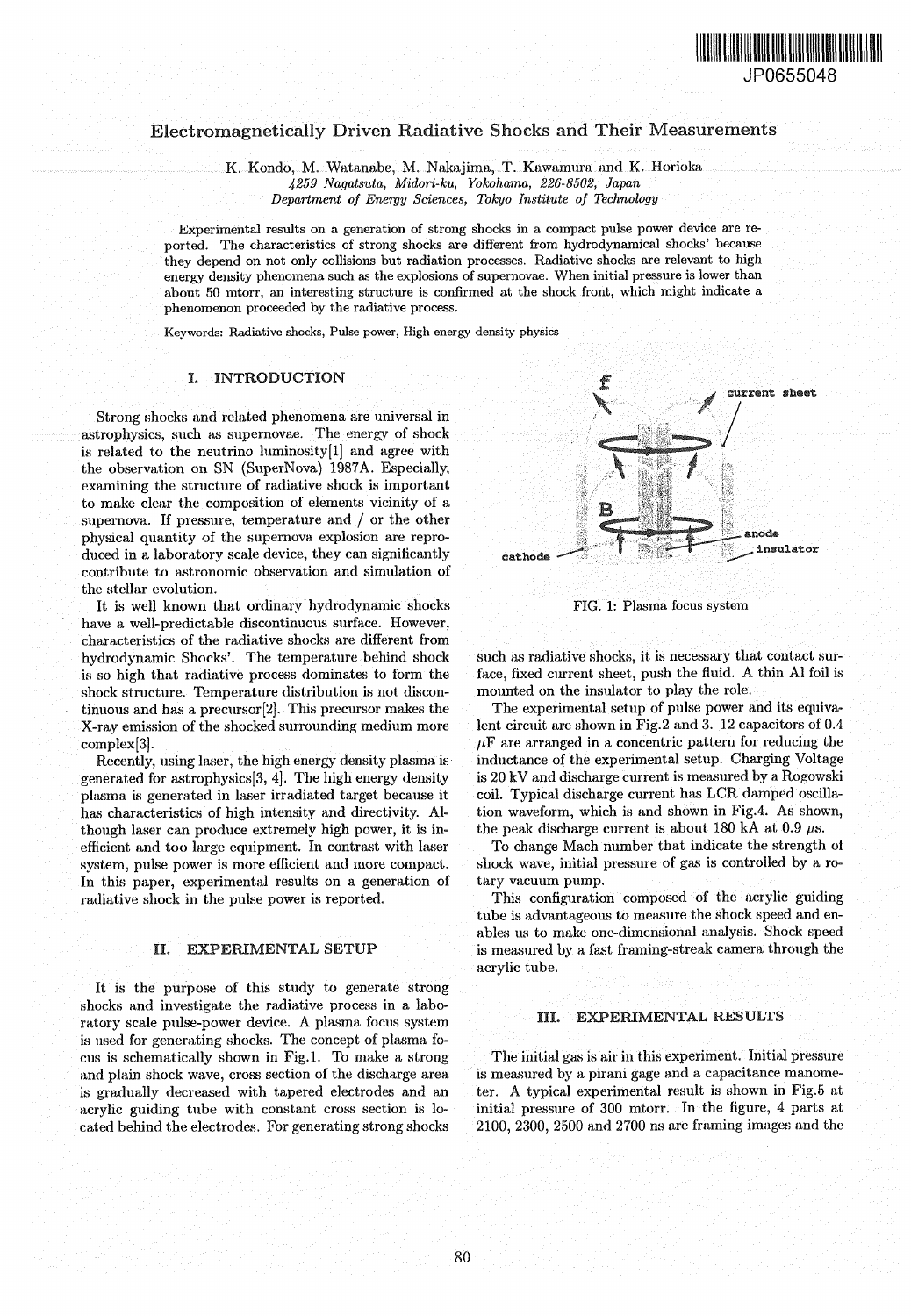

PIG. 2: A sketch of experimental setup



FIG. 3: Equivalent circuit of experimental arrangement



FIG. 4: Typical discharge current



FIG. 5: An experimental result at initial pressure 300 mtorr



FIG. 6: Relation between initial pressure and shock speed

upper-right is the streak record of the discharge plasma through the guiding tube between 1800 and 2800 ns in Fig.5.

The shock speed is estimated to be about 16.2 km/s from the streak picture in Fig,5 at initial pressure 300 mtorr. The shock speed is evaluated as a function of initial pressure. A relation between the initial pressure and the shock speed is shown in Fig.6 in the range from 100 to 1000 mtorr. The Mach Number M is standardized by a sound velocity  $v_{N_2}$  of  $N_2$  at room temperature, 300 K.

$$
v_{N_2} = \sqrt{\frac{\partial p}{\partial \rho}}\Big|_s = \sqrt{\gamma RT} \approx 353 [m/s] \tag{1}
$$

$$
M \equiv \frac{D}{v_{N_2}}\tag{2}
$$

Where *R* is gas constant, *D* is the shock speed of experimental results. It is clear in Fig.6 that the lower the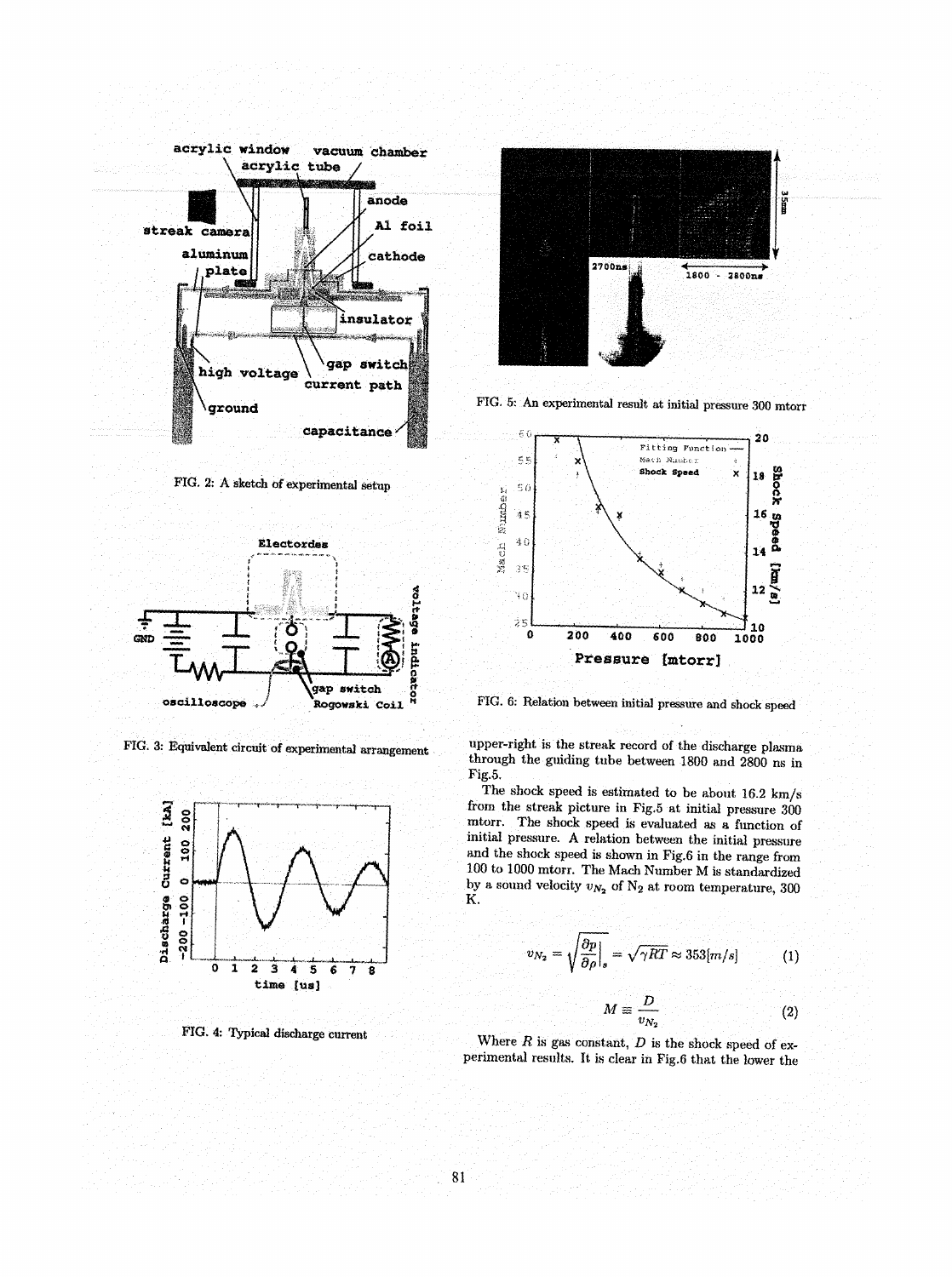

FIG. 7: An experimental result at initial pressure 50 mtorr

initial pressure is , the higher the shock speed is. The line is a fitting curve derived from the Rankine-Hugoniot relation. The Rankine-Hugoniot relation is

$$
\frac{p_2}{p_1} = \frac{2\gamma}{\gamma + 1} M^2 + \frac{1 - \gamma}{\gamma + 1} \approx \frac{2\gamma}{\gamma + 1} M^2 \tag{3}
$$

$$
M \approx \sqrt{\frac{\gamma + 1}{2\gamma} \frac{1}{p_2} \frac{1}{\sqrt{p_1}}} = \alpha \frac{1}{\sqrt{p_1}}
$$
 (4)

where,  $p_1$  is the pressure in front of a shock surface,  $p_2$  is the pressure behind the shock,  $\gamma$  is the specific heat ratio in air,  $\gamma \approx \frac{7}{5}$ , and  $\alpha$  is a constant. The relation of Eq.4 by least-square fitting is shown with line in Fig. 6. Here,  $\alpha$  is evaluated to be 843.19. Using Eq.4,  $p_2$  is estimated to be about  $8.3 \times 10^2$  torr. Here,  $p_2$  is the effective magnetic pressure, which is supposed to be dominated by the discharge current and the experimental set up. In this experiment, *p2* is assumed to be constant.

As shown in Fig.6, the experimental results can be fitted with the Rankine-Hugoniot relation appropriately between 200 and 1000 mtorr.

The experimental result obtained in lower than 100 mtorr is different from that in higher than 100 mtorr. The result obtained by the fast camera at initial pressure 50 mtorr is shown in Fig.7. In the figure, 4 parts at 1500, 1700, 1900 and 2100 ns are framing images and the upper-right is streak picture at between 1720 and 2720 ns.

We have to pay attention that the streak picture in Fig.7 can be divided into two parts. The shock speed is estimated to be about 24 km/s in the first part and 44 km/s in the second part. The shock speed in the first part, 24 km/s, corresponds to the scaling curve in Fig.6, but in the second part is different.

# IV. DISCCUSION

The shock wave measured at pressure lower than 100 mtorr has an interesting structure. The shock wave can be classified by a criterion for shock speed D. The criterion[5, 6] for the radiative shock wave is derived from the Rankine-Hugoniot relations including radiation pressure and energy<sup>[7]</sup>. The Rankine-Hugoniot relations including radiation pressure and energy are

$$
\rho_1 u_1 = \rho_2 u_2 \equiv \dot{m} \tag{5}
$$

$$
\dot{m}u_1 + P_{th1} + P_{rad1} = \dot{m}u_2 + P_{th2} + P_{rad2} \qquad (6)
$$

$$
= \dot{m} \left( \frac{\gamma}{\gamma - 1} \frac{P_{th1}}{\rho_1} + \frac{1}{2} u_1^2 \right) + u_1 (E_{rad1} + P_{rad1})
$$
  
= 
$$
\dot{m} \left( \frac{\gamma}{\gamma - 1} \frac{P_{th2}}{\rho_2} + \frac{1}{2} u_2^2 \right) + u_2 (E_{rad2} + P_{rad2}) \tag{7}
$$

where  $\rho$ ,  $u$ ,  $P$ , and  $E$  are, respectively, density, velocity, pressure and the energy density. The subscript 1,2, "th" and "rad" refer to the upstream flow, downstream flow, thermal element and radiation element. In the equations above, the radiation flux is not taken into account since outside the transition zone there is no gradient. The criterion, which characterize a full radiative regime, yields

$$
D \ge D_{rad} = \left(\frac{7^7 k^4}{72a} \frac{n_1}{\mu_1^3}\right)^{\frac{1}{6}} \tag{8}
$$

where k, a,  $n_1$  and  $\mu_1$  are, respectively, the Boltzmann constant, the first radiative constant, the particle density, and the particle mass in the upstream region in front of the shock surface. However, the criterion assumes that matter and radiation fulfill the local thermodynaical equilibrium condition[6]. When the observed shock speed is more than the critical value  $D_{rad}$ , it satisfy the condition that ratio between thermodynamical pressure  $P_{th}$  and radiative pressure  $P_{rad}$ ,  $P_{rad}/P_{th} \sim 1$ in the downstream region behind of shock surface.

The experimentally obtained *D* and the critical speed *Drad* in between 50 and 1000 mtorr are shown in Table I.

This estimation indicates that the condition lower than 100 mtorr satisfies the criterion for the radiative shock wave. The experimental result at  $p_1 = 50$  mtorr, in which the interesting structure is confirmed, might indicate that it was proceeded by a radiation process.

# V. SUMMARY

In this paper, experimental results on a generation of raditative shock in a compact pulse power device is reported. Results show that the lower initial pressure is,